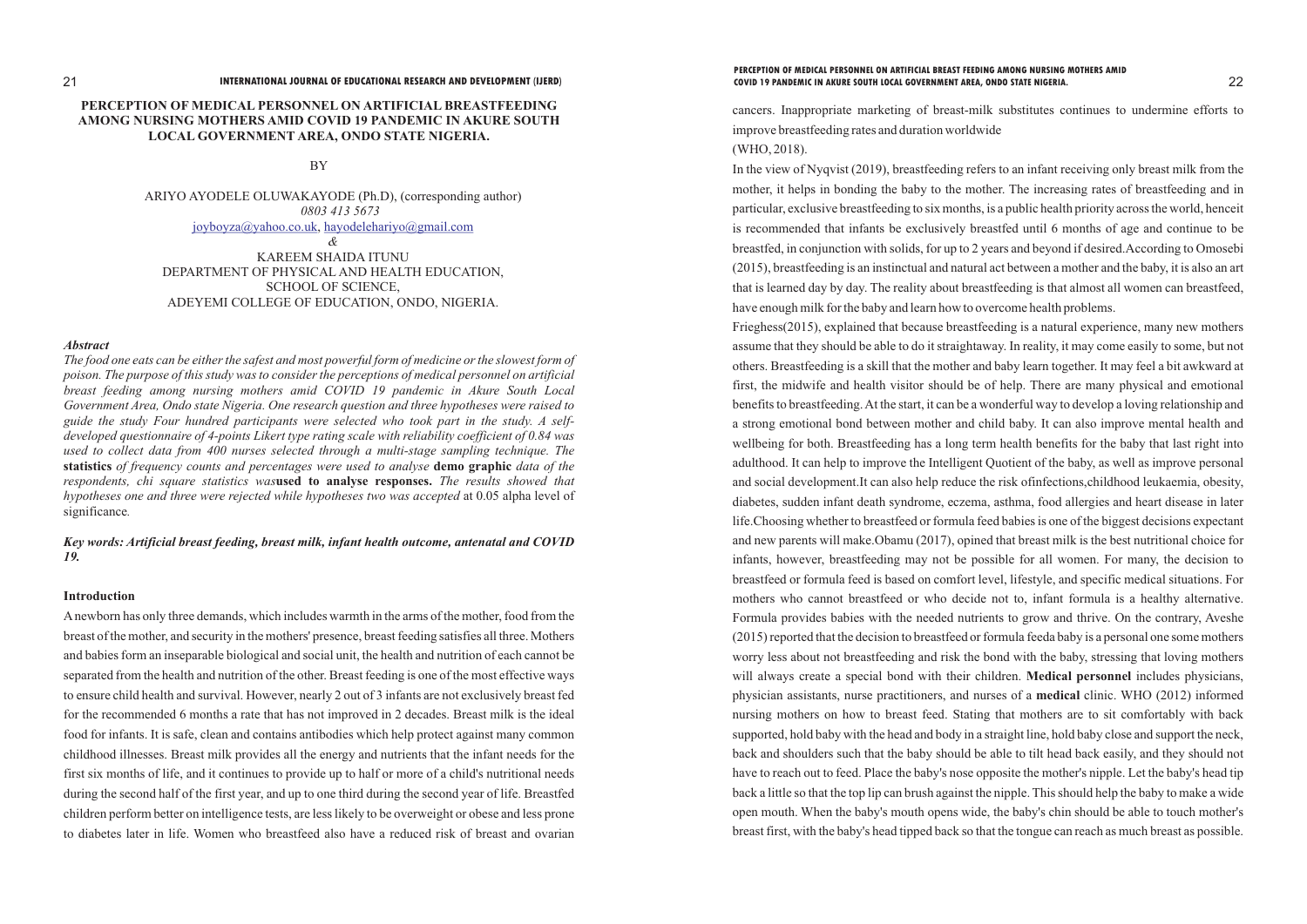Once the baby has latched on, the nose should be clear and the cheeks should look full and rounded as they feed.

Dartmouth, (2019), explained that most young mothers are concerned that the baby may not be getting enough breast milk while some are concerned that the baby needs formula for other reasons. In contrast, Alissons (2018), warned that formula feeding can change a baby's normal intestinal bacteria. This could increase a baby's risk of infection in the digestive tract. It could also increase the risk for immune problems later in life, infants who receive formula feedings are also at a higher risk for these illnesses like acute otitis media which may cause an infection to the ear, asthma-a condition of the lungs that causes problems with breathing, diabetes–type 1 and 2 which brings about a problem in controlling the body's sugar levels, eczema-an itchy condition of the skin, lower respiratory tract which may cause lung infections. Thereby increasing the risk of admission to the hospital and being overweight. Maddison (2018), affirmed other risks of formula feeding stating that it is harder to digest for a new baby. It stays in the stomach longer than breast milk, which may cause the baby to feed less often and could cause a decrease in the mother's milk production, supplementing with formula, especially from a bottle, may change a baby's suck pattern at the breast. Latching the baby to the breast may be more difficult after the baby is fed with a firmer bottle nipple or feeds with the faster flow from a bottle.Brissckzy (2020), revealed that babies who drink only the mother's breast milk receive the most health benefits, and also lowers an infant's risk of Sudden Infant Death Syndrome (SIDS) and childhood leukemia-a cancer of the blood.

Early feeding plays a central role in the development and maturation of the infant immune system. Compared with human milk-fed infants, formula fed infants have higher pH stools and greater colonization with pathogenic bacteria, including *E coli, Clostridium difficile*, and *Bacteroidesfragilis*.Bioactive factors in human milk appear to facilitate the more favorable gut colonization in breastfed infants. These oligosaccharides, cytokines, and immunoglobulins regulate gut colonization and development of gut-associated lymphoid tissue and govern differentiation of T cells that play a role in host defense and tolerance. Formula-fed infants also have a smaller thymus than breastfed infants.These differences in immune system differentiation may underlie the higher incidence of allergic disease observed in formula-fed children. Not breastfeeding may also affect disease risk through exposure to foreign antigens in formula. Health outcomes in developed countries differ substantially for mothers and infants who formula feed compared with those who breastfeed. For infants, not being breastfed is associated with an increased incidence of infectious morbidity, as well as elevated risks of childhood. For mothers, failure to breastfeed is associated with an increased incidence of premenopausal breast cancer, ovarian cancer, retained gestational weight gain, type 2 diabetes, myocardial infarction, and the metabolic syndrome (Froost, 2019). Going by all the health risks the baby could face as a result of artificial breast feeding and the health risks the mother encounters, it becomes expedient that a research work like this be carried out.

Coronavirus disease 2019 also known as COVID-19 is an illness caused by a novel coronavirus now called severe acute respiratory syndrome coronavirus 2 (SARS-CoV-2; formerly called 2019nCoV), which was first identified amid an outbreak of respiratory illness cases in Wuhan City, Hubei Province, China.It was initially reported to the WHO on December 31, 2019. On January 30, 2020, the WHO declared the COVID-19 outbreak a global health emergency.On March 11, 2020, the WHO declared COVID-19 a global pandemic, its first such designation since declaring H1N1 influenza a pandemic in 2009. Illness caused by SARS-CoV-2 was termed COVID-19 by the WHO, the acronym derived from coronavirus disease 2019. The name was chosen to avoid stigmatizing the virus's origins in terms of populations, geography, or animal associations. WHO (2019), advised that when a mother is breastfeeding and have symptoms of or confirmed COVID-19, steps should be taken to avoid spreading the virus to the baby which include washing of hands with soap and water before touching the baby or expressing breast milk either by hand expression or with a breast pump. If soap and water are not available, use hand sanitizer with at least 60% alcohol.Wearing a face mask when at least less than 6 feet from the child including when feeding at the breast or feeding from a bottle and when expressing breast milk either by hand expression or with a breast pump. [Clean and sanitize breast pumps](https://www.cdc.gov/healthywater/hygiene/healthychildcare/infantfeeding/breastpump.html) if expressing breast milk using a breast pump (WHO, 2019). Akure is t[he capital of](https://www.britannica.com/place/Ondo-Nigeria) **Ondo** state. It is one of the most important cities of Nigeria, located 7.25 latitude and 5.19 longitude and it is situated at elevation 353 meters above sea level.in southwestern [Nigeria](https://www.britannica.com/place/Nigeria). Akure has a population of 420,594 making it the biggest city in the state. It operates on the WAT time zone. It lies in the southern part of the forested Yoruba Hills and at the intersection of roadsfrom Ondo, Ilesha, Ado-Ekiti, and Owo. Akure is an agricultural trade centre for cassava, corn (maize), bananas, rice, palm oil and kernels, okra, rubber, coffee, and pumpkins. Although cocoa is by far the most important local commercial crop, cotton, teak, and palm produce are also [cultivated](https://www.merriam-webster.com/dictionary/cultivated) for export. Despite being one of the more densely populated cities of the country, Akure does not lag behind in terms of development. The city is important in terms of the economy and the commercial profile of the Ondo state. The mineral deposits of the place makes it a commercial hub. The Akure city connects to certain other Nigerian cities such as Ibadan, Lagos, Benin, Port Harcourt and Kaduna Abuja (Wikipedia, 2019). It is lieu of this background that this study intends to investigate the perceptions of medical personnel on artificial breastfeeding among nursing mothers amid COVID 19 pandemic in Akure South Local Government Area, Ondo State Nigeria.

# **Research objective**

**The objective of this study was to consider** the perceptions of medical personnel on artificial breastfeeding among nursing mothers amid COVID 19 pandemic in Akure South Local Government Area (LGA), Ondo State, Nigeria.

# **Research Question**

1.Are there differences between babies fed with artificial milk and mothers' breast milk?

# **Research Hypothesis**

- 1. Artificial breastfeeding will not significantly be connected to poor physical development of the babyduring COVID 19 pandemic in Akure south LGAOndo State, Nigeria.
- 2. Poor mental development of the baby will not significantly be the impact of artificial

### 23 24 **ARIYO AYODELE OLUWAKAYODE, KAREEM SHAIDA ITUNU COVID 19 PANDEMIC IN AKURE SOUTH LOCAL GOVERNMENT AREA, ONDO STATE NIGERIA.PERCEPTION OF MEDICAL PERSONNEL ON ARTIFICIAL BREAST FEEDING AMONG NURSING MOTHERS AMID**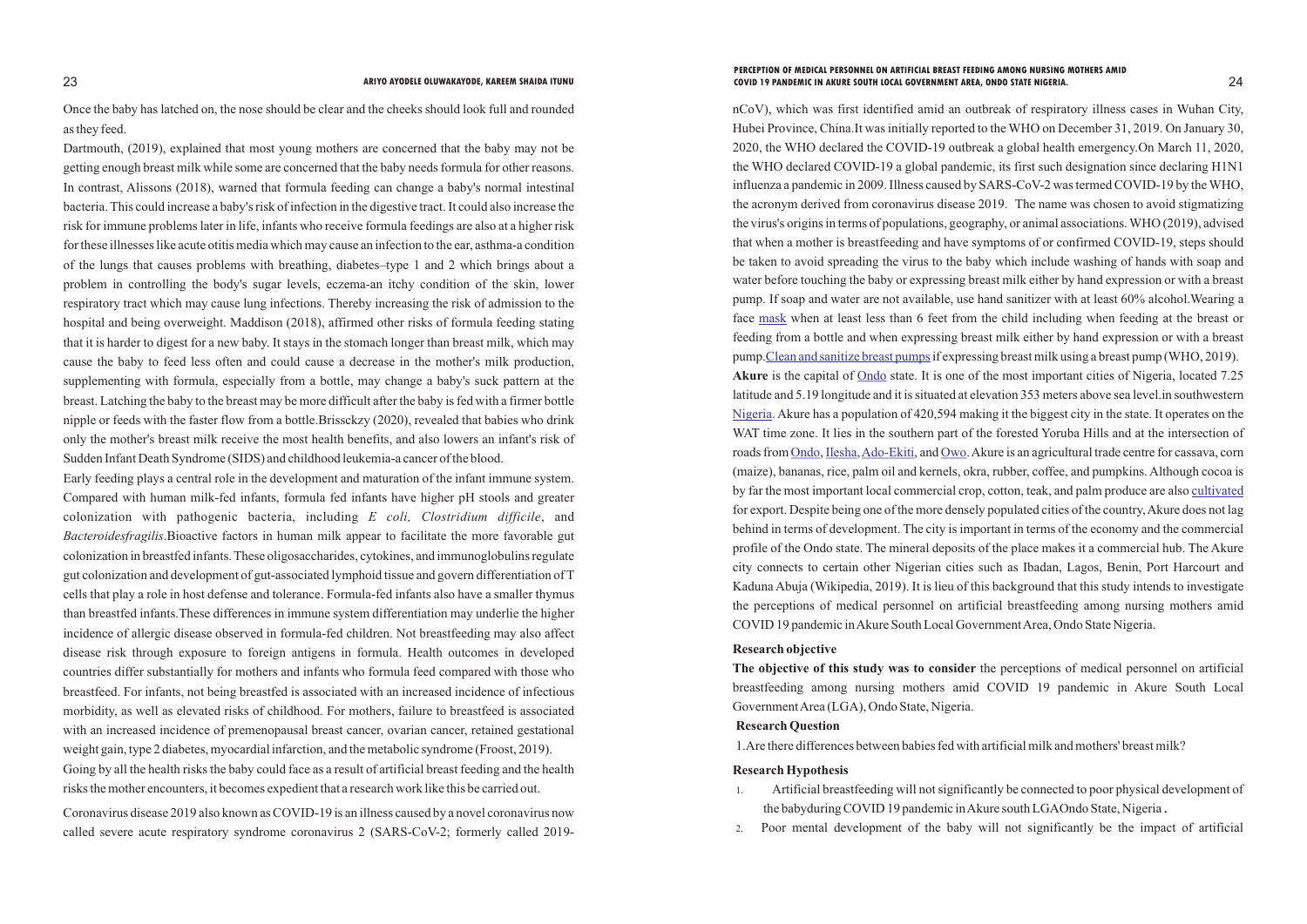breastfeeding during COVID 19 pandemic in Akure south LGAOndo State, Nigeria.

3. Lack of information on proper breastfeeding will not significantly be the reason for artificial breastfeeding among nursing mothers in Akure south LGAOndo State, Nigeria.

# **Methodology**

The study adopted a descriptive survey research design because it was an investigation in which self-reported data were collected from sampled participants in describing the population on the relevant variables of interest. A multi stage sampling technique was adopted for the study to get sample from the health centres.The simple random sampling technique with replacement was used to select fifteen (15) health centres out of thirty five (35) in Akure south LGAOndo State, Nigeria. Ten (10) respondents were selected from each health centre making a total of one hundred and fifty (150) respondents selected using the stratified random sampling technique. The Purposive sampling technique was used to select the only two government hospitals in Akuresouth LGAOndo State, Nigeria, while convenient sampling was employed to select a total of one hundred and twenty five (125) respondents from each hospital, making the total number of respondents from the hospital two hundred and fifty (250). Hence, four hundred (400) respondents participated in this study.

# **Research Instrument**

The instrument for gathering information for this study was a self-developed structured questionnaire tagged PMPABFNM. The questionnaire was in two sections, Aand B. Section Adealt on demographic data of the respondents while section B sought information on the variables for the study. The likert scale technique was used for eliciting responses, the responses were on four ratings of 'strongly agree' SA, 'Agree' A, 'Disagree' D, and 'strongly disagree' SD. For section 'B', four, points to one, was allotted to positively worded items and the reverse for negatively worded items respectively as indicated below

| <b>SA</b>        | Strongly agree    | 4 points   |
|------------------|-------------------|------------|
| $\boldsymbol{A}$ | Agree             | $3$ points |
| D                | Disagree          | 2 points   |
| <b>SD</b>        | Strongly disagree | 1 point    |
| <b>SA</b>        | Strongly agree    | 1 point    |
| A                | Agree             | 2 points   |
| D                | Disagree          | 3 points   |
| <b>SD</b>        | Strongly disagree | 4 points   |

# **Validity of instrument**

Areliable coefficient of 0.84 was obtained through the use of Pearson Product Moment Correlation (PPMC) analysis. Therefore, the instrument is considered adequate and appropriate enough to be used for data collection for the study.

### **Administration of research instrument**

Copies of the questionnaire was administered with the help of four research assistants who helped in covering the fifteen health centers and two hospital in Akure south LGAOndo State, Nigeria. As much as possible the questionnaire were collected on the spot to ensure high return rate and usability.

### **Data Analysis**

The descriptive statistics of frequency counts and percentages was used to analyse the demographic data while chi-square at 0.05 level of significance was used to test the hypotheses at 0.05 level of significance.

# **Result**

# **Demographic Information**

# **Descriptive Analysis**

The analysis of the demographic variables is presented in table 1 **Demographic Information of Respondents** 

### 25 26 **ARIYO AYODELE OLUWAKAYODE, KAREEM SHAIDA ITUNU COVID 19 PANDEMIC IN AKURE SOUTH LOCAL GOVERNMENT AREA, ONDO STATE NIGERIA. PERCEPTION OF MEDICAL PERSONNEL ON ARTIFICIAL BREAST FEEDING AMONG NURSING MOTHERS AMID**

| <b>Variables</b>    | Level        | <b>Frequency</b> | Percent $(\% )$ |
|---------------------|--------------|------------------|-----------------|
| <b>Sex</b>          | Male         | 130              | 32.5%           |
|                     | Female       | 270              | 67.5%           |
|                     | <b>Total</b> | 400              | 100%            |
| Age                 | $18 - 27$    | 40               | 10%             |
|                     | 28-37        | 90               | 22.5%           |
|                     | 38-47        | 100              | 25%             |
|                     | 48-57        | 140              | 35%             |
|                     | $58+$        | 30               | 7.5%            |
|                     | <b>Total</b> | 400              | 100%            |
| Marital status      | Single       | 120              | 30%             |
|                     | Married      | 270              | 67.5%           |
|                     | Divorced     | 10               | 2.5%            |
|                     | <b>Total</b> | 400              | 100%            |
| Qualification       | <b>RN</b>    | 30               | 7.5%            |
|                     | <b>RM</b>    | 60               | 15%             |
|                     | <b>BNSC</b>  | 220              | 55%             |
|                     | <b>MBBS</b>  | 80               | 20%             |
|                     | <b>MCM</b>   | 10               | 2.5%            |
|                     | <b>Total</b> | 400              | 100%            |
| Years of Experience | $1 - 5$      | 20               | $5\%$           |
|                     | $6 - 10$     | 20               | $5\%$           |
|                     | $11 - 15$    | 60               | 15%             |
|                     | $16 - 20$    | 50               | 12.5%           |
|                     | $20 - 25$    | 100              | 25%             |
|                     | $25 - 30$    | 120              | 30%             |
|                     | $30+$        | 30               | 7.5%            |
|                     | <b>Total</b> | 400              | 100%            |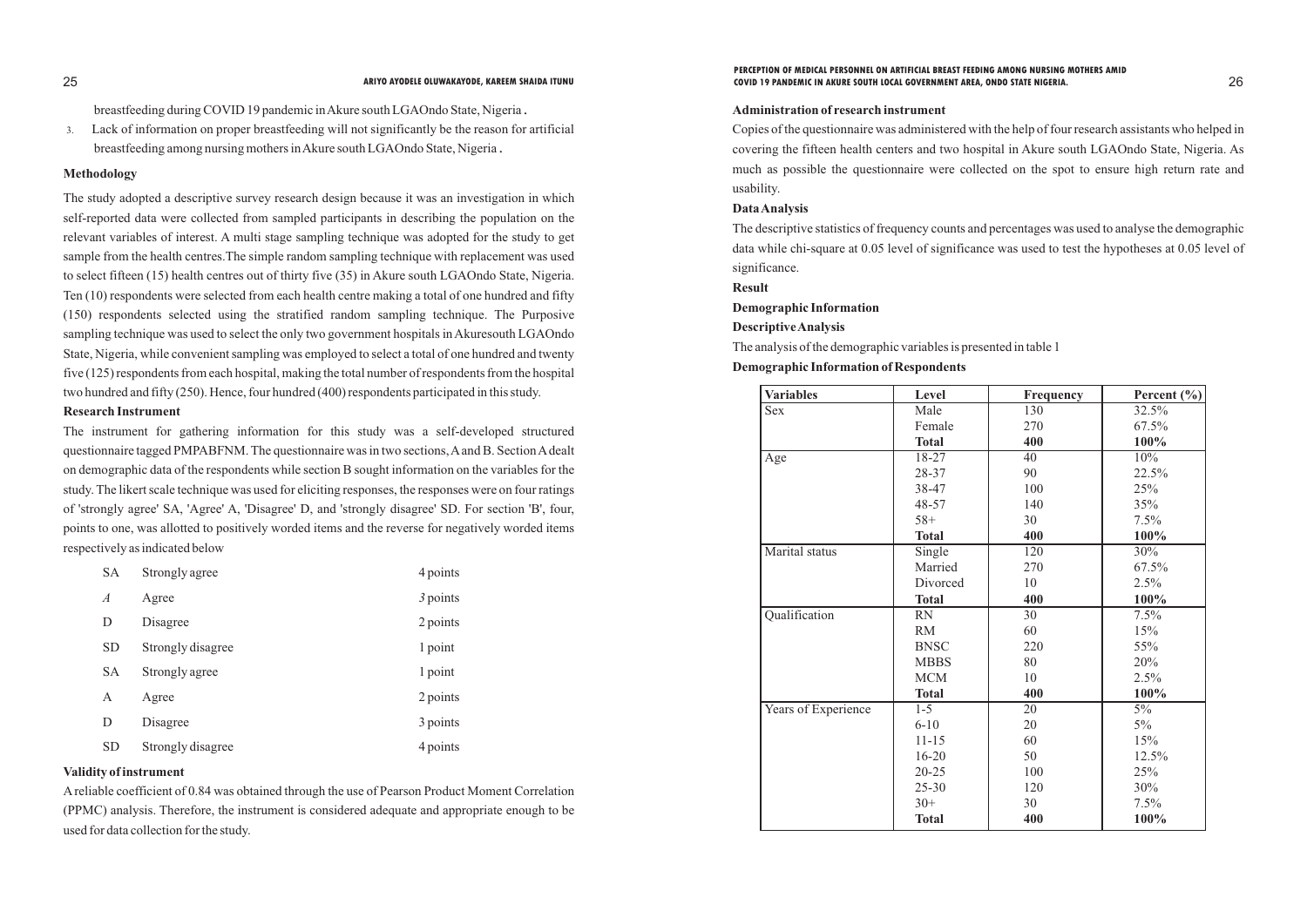Table 1 shows the demographic characteristics of the respondents, table 1 reveals that female 270 (67.5%) are more than male 130 (32.5%). Respondents between the age range of 48 and 57 are the majority with 140(35%), while age 58 and above are 30 (7.5%) are the least. Respondents who are single are 120 (30%), while 270 (67.5%) of the respondents are married. Respondents with BNSC are more than other respondents with a frequency of 220 (55%), respondents with RM are 60 (15%), while respondents with RN are 30 (7.5%), while respondents with MBBS and MCM are 80 (20%) and 10 (2.5%) respectively. Respondents with the longest years of working experience are between the range of 20-25 years 55 (27.5%), while respondents with the least years of working experience falls within the range of 1 and5 years20 (5%).

# **Hypothesis 1**

Artificial breast feeding will not significantly be connected to poor physical development of the baby during COVID 19 pandemic in Akure south LGA, Ondo State, Nigeria.

# **Computation of data using chi-square on artificial breast feeding and poor physical development. Table 2**

| <b>SA</b>   |         |           | <b>SD</b> | <b>Total</b> | Df | 0.05   | ${\bf X}^2$ |
|-------------|---------|-----------|-----------|--------------|----|--------|-------------|
| $ 44(11\%)$ | 82(21%) | 138 (35%) | 126(32%)  | 400          |    | 14.616 | 41.20       |
|             |         |           |           | $(100\%)$    |    |        |             |

Degree of freedom Df=9, Critical value =  $14.616$ ,  $X^2 = 41.20$ 

Table two above revealed that 44 (11%) of the respondents strongly agreed while 82 (21%) agreed that artificial breast feeding poorly affects the baby's physical development. 138 (35%) of the respondents disagreed while 126 (32%) strongly disagreed that artificial breast feeding poorly affects the baby's physical development in Akure south LGA, Ondo State, Nigeria. Therefore, the chi-square of 41.20 obtained was greater than the critical value of 14.616at 0.05 alpha level of significance. Thus, the null hypothesis was rejected.

## **Hypothesis 2**

Degree of freedom Df=9, Critical value =14.616,  $X^2$ =52.8 From table four above, it is revealed that 56 (14%) of respondents strongly agreed, while 62 (15.5%)agreed that lack of information on proper breastfeeding is the reason for artificial breastfeeding among nursing mothers in Akure south LGA, Ondo State, Nigeria. Also, 168 (42%) of the respondents strongly disagreed as 114 (28.5%) respondents disagreed. Therefore, the chi-square of 52.8 obtained was greater, than the critical value of 14.616at 0.05 alpha level of significance. Hence, the hypothesis was rejected.

Poor mental development of the baby will not significantly be the impact of artificial breast feeding during COVID 19 pandemic in Akure south LGA, Ondo State, Nigeria.

# **Computation of data using chi-square on artificial breast feeding and poor mental development**

| m<br>П<br>и<br>18 |  |
|-------------------|--|
|-------------------|--|

| <b>SA</b> |             |             | $\mathbf{SD}$ | <b>Total</b> | Df | 0.05   | $\mathbf{V}$ <sup>2</sup> |
|-----------|-------------|-------------|---------------|--------------|----|--------|---------------------------|
| 96(24%)   | 192 (47.5%) | 40 $(10\%)$ | 72(18%)       | 400          |    | 14.616 | 7.8                       |
|           |             |             |               | $(100\%)$    |    |        |                           |

Degree of freedom Df=9, Critical value =  $14.616$ ,  $X^2 = 7.8$ 

From table three above, it was indicated that 96 (24%) of respondents strongly agreed, while 192 (47.5%)agreed that poor mental development of the baby is as a result of artificial breastfeeding. Also 40 (10%) of the respondents disagreed, while 72 (18%) strongly disagreed that poor mental

development of the baby is as a result of artificial breastfeeding. Therefore, the chi-square value of 7.8 was lower than the critical value of 14.616at 0.05 alpha level of significance. Thus, the null hypothesis was accepted.

# **Hypothesis 3**

Lack of information on proper breastfeeding will not significantly be the reason for artificial breastfeeding among nursing mothers in Akure south LGA.

# **Computation of data using chi-square on lack of information and artificial breastfeeding**

**among nursing mothers Table 4**

| <b>SA</b> | SD | <b>Total</b>                                                                 | Df $\vert$ 0.05 |  |
|-----------|----|------------------------------------------------------------------------------|-----------------|--|
|           |    | $\left 56(14\%) \right $ 62(15.5%)   168 (42%)   114(28.5%)   400 (100%)   9 | $14.616$   52.8 |  |

# **Discussion of findings**

Table 1 revealed that female 270 (67.5%) are more than male 130 (32.5%). Respondents between the age range of 48 and 57 are the majority with 140 (35%), while age 58 and above are 30 (7.5%) are the least. Respondents who are single are 120 (30%), while 270 (67.5%) of the respondents are married. Respondents with BNSC are more than other respondents with a frequency of 220 (55%), respondents with RM are 60 (15%), while respondents with RN are 30 (7.5%), while respondents with MBBS and MCM are 80 (20%) and 10 (2.5%) respectively. Respondents with the longest years of working experience are between the range of 20-25 years 55 (27.5%), while respondents with the least years of working experience falls within the range of 1 and 5 years 20 (5%). Hypothesis one table two revealed that 44 (11%) of the respondents strongly agreed while 82 (21%) agreed that artificial breastfeeding poorly affects the baby's physical development. 138 (35%) of the respondents disagreed while 126 (32%) strongly disagreed that artificial breastfeeding poorly affects the baby's physical development in Akure south LGA. Therefore, the chi-square of 41.20 obtained was greater than the critical value of 14.616 at 0.05 alpha level of significance. Thus, the null hypothesis was rejected. In support of this findings, Gallegos, Parkinson, Duane, Domegan Jansen and Russelle-Bennette(2020), affirmed that breastfeeding is a complex behavior that relies on individual maternal traits and behaviours as well as infant characteristics intersecting with health

### 27 28 **ARIYO AYODELE OLUWAKAYODE, KAREEM SHAIDA ITUNU COVID 19 PANDEMIC IN AKURE SOUTH LOCAL GOVERNMENT AREA, ONDO STATE NIGERIA.PERCEPTION OF MEDICAL PERSONNEL ON ARTIFICIAL BREAST FEEDING AMONG NURSING MOTHERS AMID**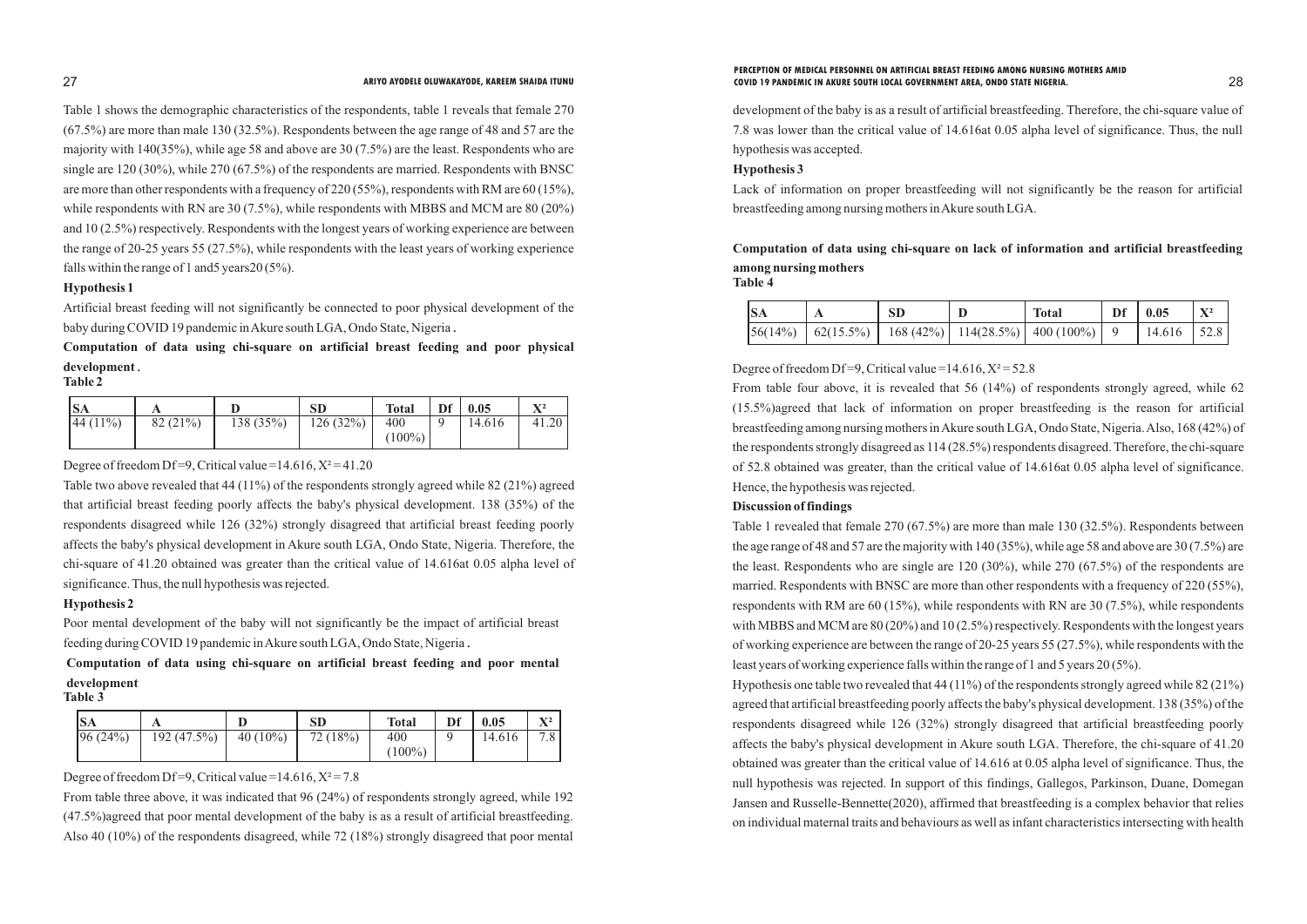systems and services, family and community support, workplace policy and broader cultural values. Breastfeeding has non-modifiable determinants, such as maternal age, socioeconomic status, geographical residence, parity and birthweight of the infant, as well as modifiable factors, such as type of delivery, self-efficacy, attitudes influenced by religion, previous exposure to breastfeeding and social and professional support. An enabling environment for breastfeeding encompasses an understanding of individual mother and infant attributes, and the barriers and facilitators of a range of settings health systems or services, family, community and workplace, which are all embedded within specific sociocultural and market systems which is having a strong correlation on the physical development of the baby.

Hypothesis twotable three indicated that 96 (24%) of respondents strongly agreed, while 192 (47.5%) agreed that poor mental development of the baby is as a result of artificial breastfeeding. Also 40 (10%) of the respondents disagreed, while 72 (18%) strongly disagreed that poor mental development of the baby is as a result of artificial breastfeeding. Therefore, the chi-square value of 7.8 was lesser than the critical value of 14.616 at 0.05 alpha level of significance. Thus, the null hypothesis was accepted. To corroborate the finding of this result Gartner, Morton, Lawrence, Naylor, O'Hare, Schanler and Eidelman (2005) stated thatextensive research using improved epidemiologic methods and modern laboratory techniques documents diverse and compelling advantages for infants, mothers, families, and society from breastfeeding and use of human milk for infant feeding with advantages such as health, nutritional, immunologic, developmental, psychological, social, economic, and environmental benefits. The human milk is species specific, and all substitute feeding preparations differ markedly from it, making human milk uniquely superior for infant feeding. Breastfeeding is the normative model against which all alternative feeding methods must be measured with regard to growth, health, development, and all other short and long term outcomes. In addition, human milk fed premature infants receive significant benefits with respect to host protection and improved mental developmental outcomes compared with formula fed premature infants.In another research findings byOluwakayode (2014),it was revealed that the health benefits of breastfeeding and lactation include decreased postpartum bleeding and more rapid uterine involution attributable to increased concentrations of oxytocin, decreased menstrual blood loss and increased child spacing attributable to lactational amenorrhea, earlier return to pre pregnancy weight, decreased risk of breast cancer, decreased risk of ovarian cancer, and possibly decreased risk of hip fractures and osteoporosis in the postmenopausal period.

From hypothesis three table four, it is revealed that 56 (14%) of respondents strongly agreed, while 62 (15.5%) agreed that lack of information on proper breastfeeding is the reason for artificial breastfeeding among nursing mothers in Akure south LGA, Ondo State, Nigeria. Also, 168 (42%) of the respondents strongly disagreed as 114 (28.5%) respondents disagreed. Therefore, the chisquare of 52.8 obtained was greater, than the critical value of 14.616 at 0.05 alpha level of significance. Hence, the hypothesis was rejected.Okunriboye (2011) informed that breastfeed can

start as soon as the baby is born contrary to believes in some part of the world that the baby only starts with water the first day the baby is born. In the first few days after the baby is born, the mother's breasts will produce yellow fluid called colostrum. This is concentrated food, so the baby will not need a lot during each feed, but may want to feed quite perhaps every hour.The milk in the mother's breast comes in after about 3 days and the breasts get much fuller. The amount of milk will increase or decrease depending on how much the baby drinks. It can take a few days for the milk supply to match the baby's needs. Even if the mother is having more than one baby, the breast will make enough milk for all babies. The longer the mother breastfeeds, the longer the protection lasts and the greater the benefits. Mothers are advised not to worry about how long they are able to breastfeed for, any amount of breast milk has a positive effect.

# **Conclusion**

**The findings of the research work revealed that** artificial breastfeeding poorly affects the baby's physical development, lack of information on proper breastfeeding is the reason for artificial breastfeeding among nursing mothers while poor mental development of the baby was not agreed to be a result of artificial breastfeeding in Akure south LGA, Ondo State, Nigeria, **Recommendations**

Based on the findings of the study, the following recommendations were suggested

- 1. Health education should be taught at all levels of education, from primary to tertiary.
- 2. Frantic efforts should be made by the government in ensuring that medical personnel equip nursing mothers with appropriate information that will enhance and encourage proper breastfeeding.
- other means of communication for a wider coverage.

3. Non-governmental organizations should partner with government at all levels in ensuring that enlightenment programs on the benefits of breastfeeding are often on TV and radio and

# 29 30 **ARIYO AYODELE OLUWAKAYODE, KAREEM SHAIDA ITUNU COVID 19 PANDEMIC IN AKURE SOUTH LOCAL GOVERNMENT AREA, ONDO STATE NIGERIA.PERCEPTION OF MEDICAL PERSONNEL ON ARTIFICIAL BREAST FEEDING AMONG NURSING MOTHERS AMID**